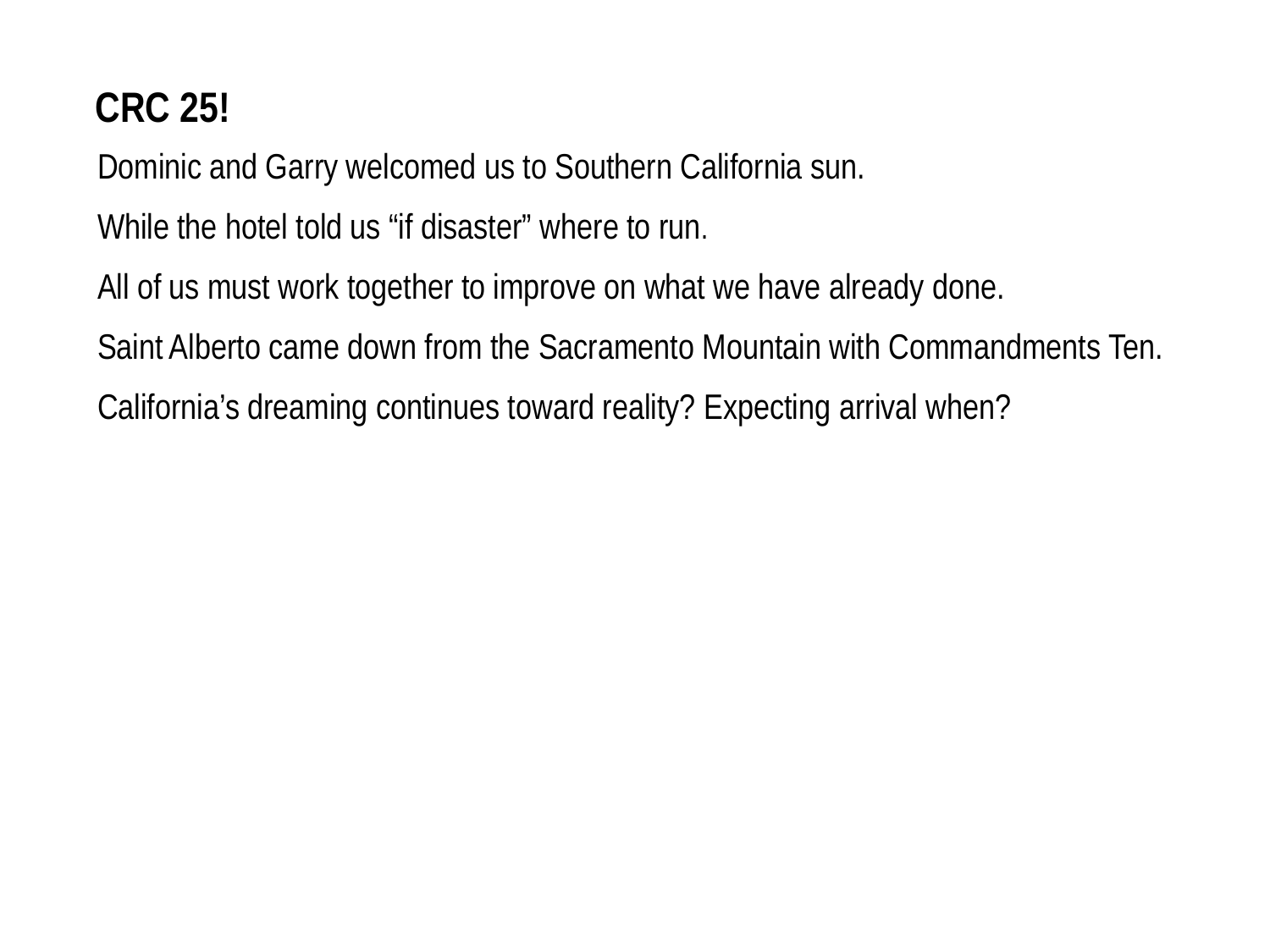# **Emissions Modeling**

I guess I don't think like a regulator. I must be in the wrong cabbage patch. John says you can use a MOVES default, but take results with pinch of salt. "I can get MOVES results in only 30 days." "With only 600 Gb of hard drive," Chris prays. Randy's supercomputer provides 41 billion emission rates running day and night. Chris when not chairing CASAC says we all should run MOVES Lite. Susan from Toyota's ozone models can get more than 100% of it. I thought an emission inventory was a fact that MOVES was trying to match. While Bill from Howard says that more HC reduces your NOx disbenefit.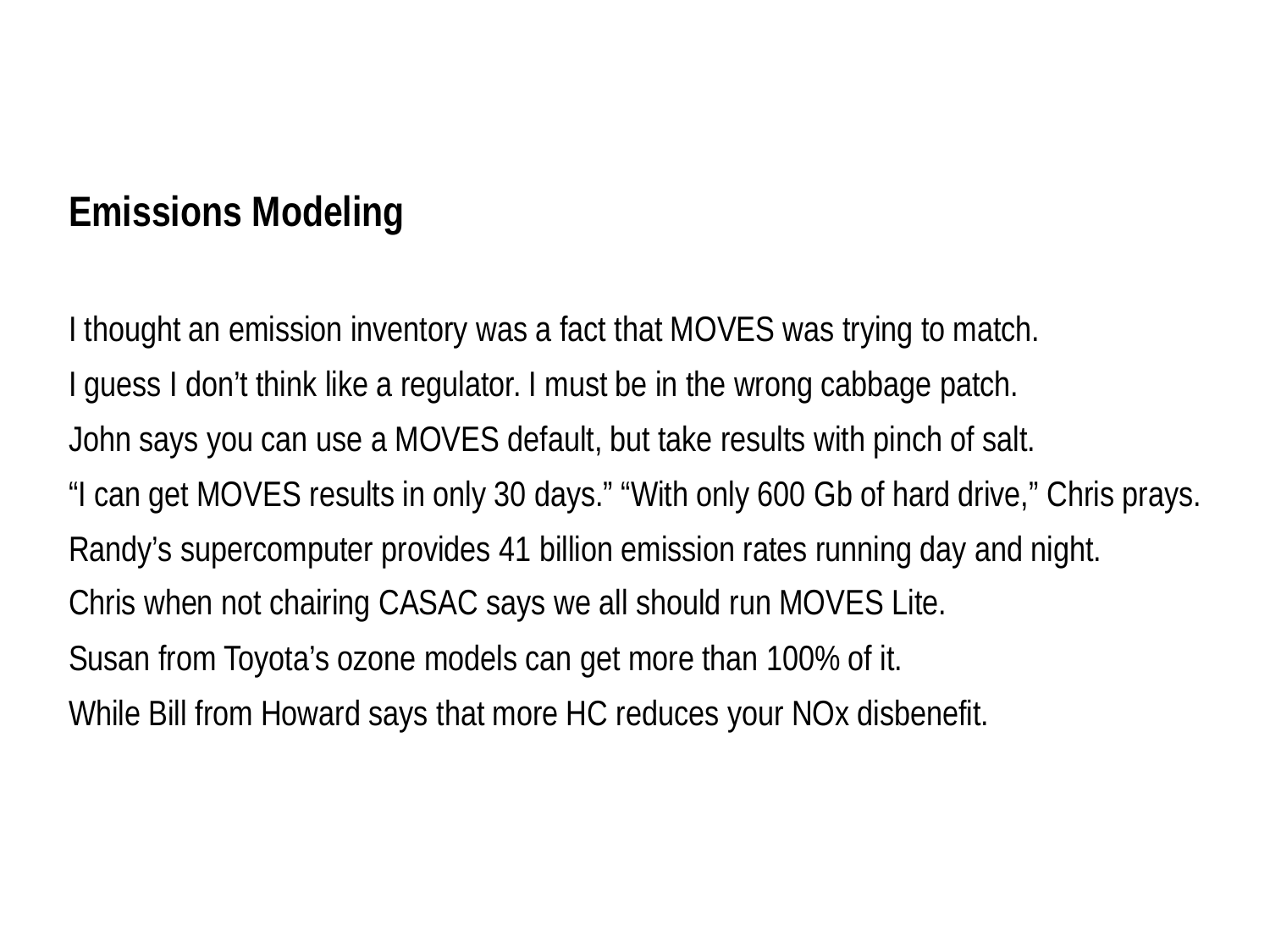## **Vehicle Emissions Measurements: Laboratory**

Imad measures nothing but it comes on and off the wall. Fanick measures even less. Dilute exhaust guarantees "small". Peter studies fuel effects. All irrelevant if vehicles not broken at all. Satya Sardar from ARB can measure nothing too. And Kent from UCR finally admits these results are "nothing" new. Erin and David double act; a billion particles per microgram. Too few. There needs to be a few more billions from the regulator's point of view.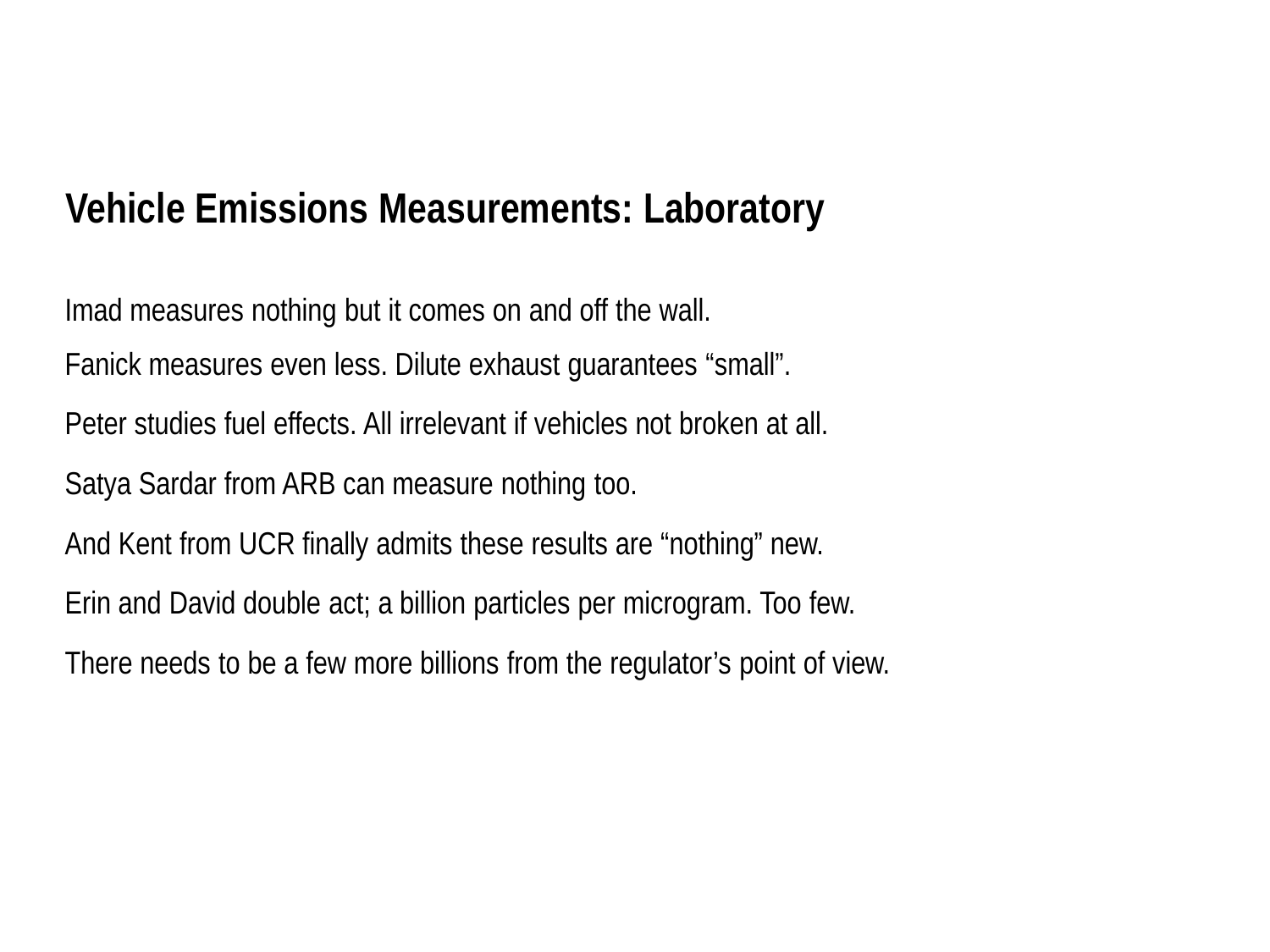# **Off Road**

Rolls Royce begat MTU, want to test their motors in use. Hard to find a willing user; some actually refuse. Jacques really enforces VERT, keeping the Swiss away from dirt, Chris Frey again; biofuels on track. Serves him right for chairing CASAC.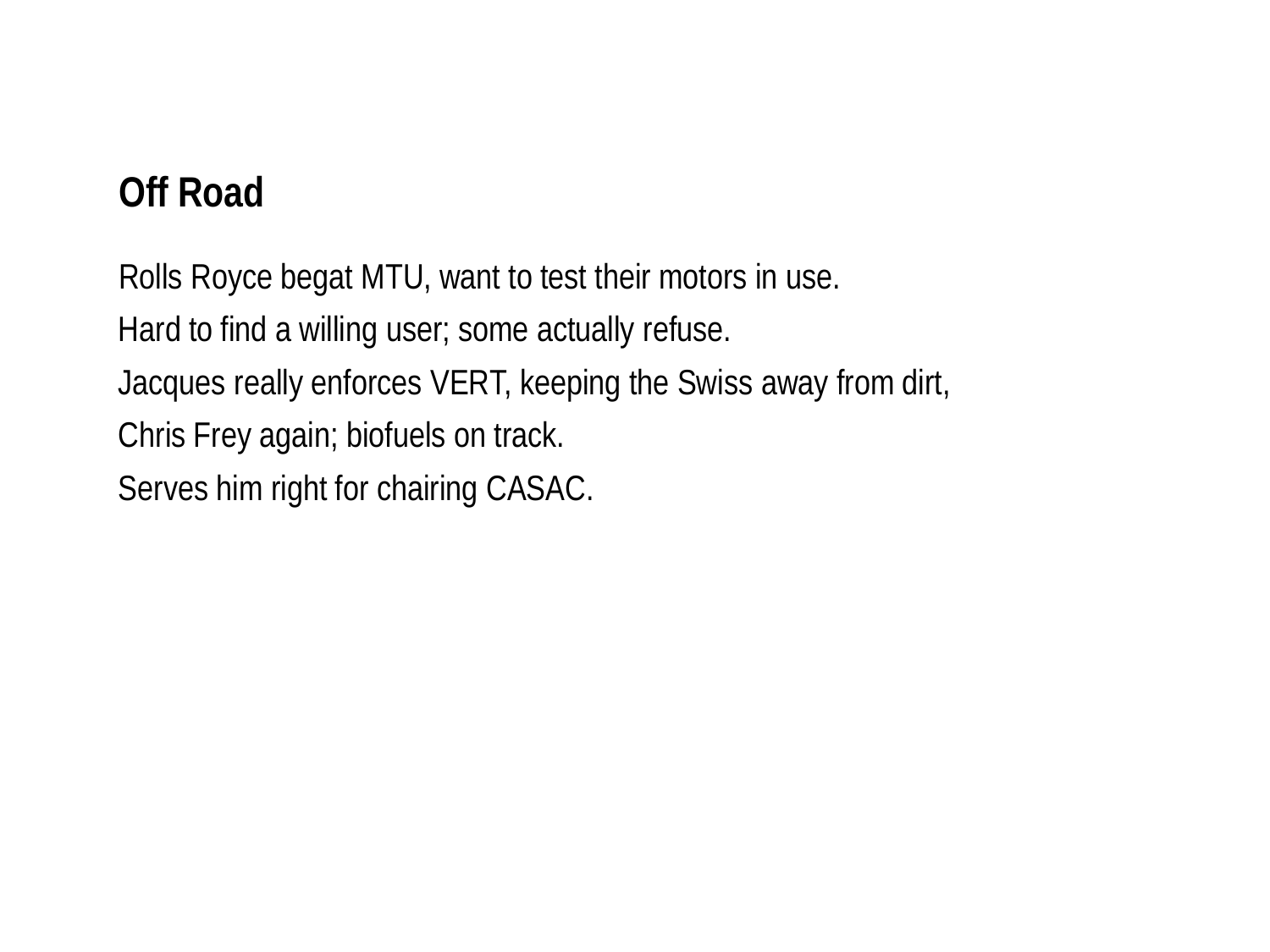#### **Dinner and Queen Mary Tour**

Thanks from all of us for sure.

Queen Mary is in really great shape; actually older than I.

A crew of 500 painting and polishing might account for why.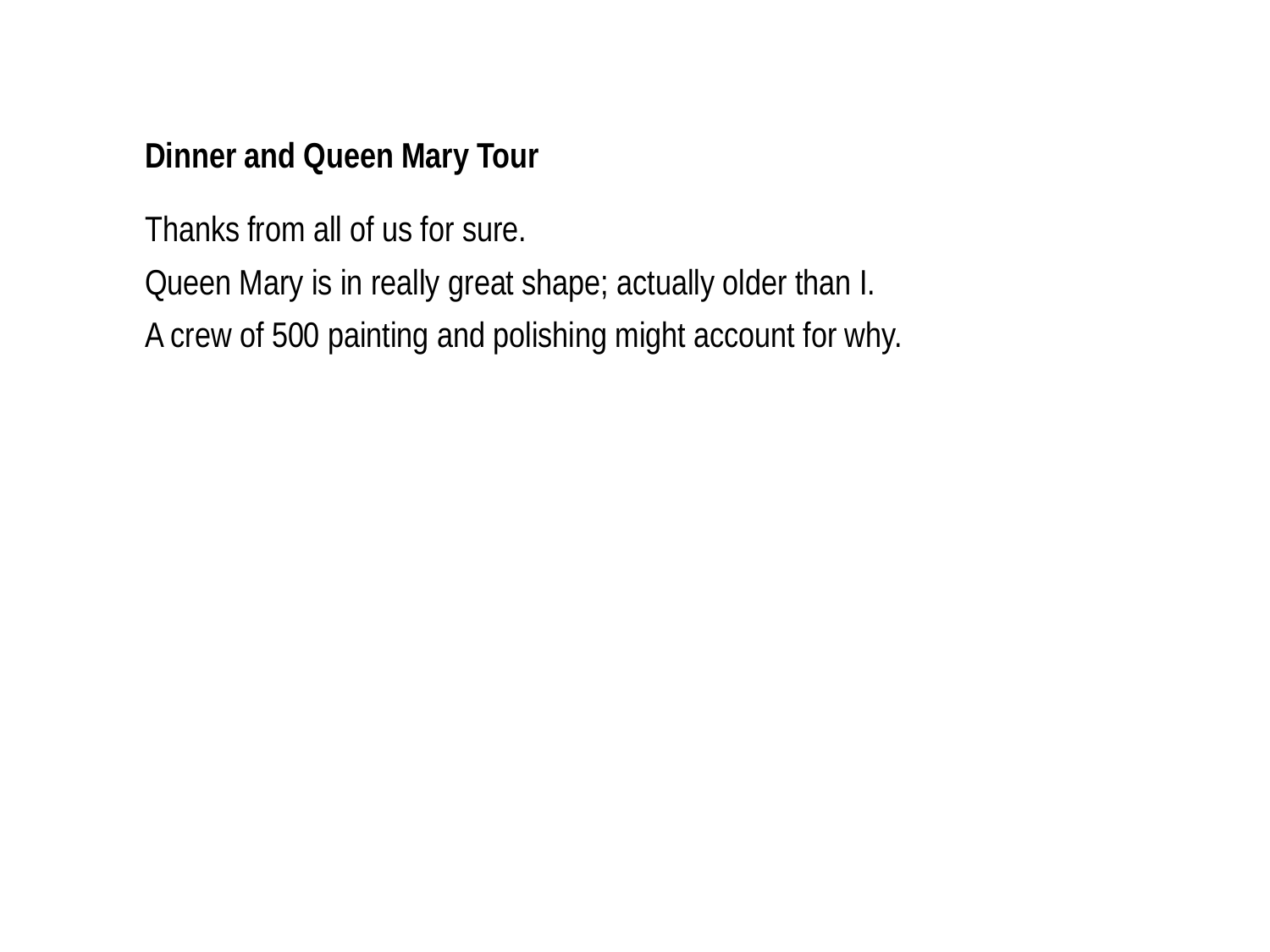# **Fuel Effects: Light Duty**

Not only is corn ethanol a stupid political fuel, but it makes PM higher. Nine more unbroken vehicles with negligible emissions on any alcohol you might desire.

Three more irrelevant NG cars. Marc can't get methane to knock.

Even though ARB allows a more than 100% methane stock.

Biodiesel doesn't pay tax but reduces gas mileage some.

MMT remains in use in the world. Is that phenomenon dumb?

Weird organics, one cylinder, even less "on road" said Matt from NREL.

You have to change the lube oil because of its bad smell.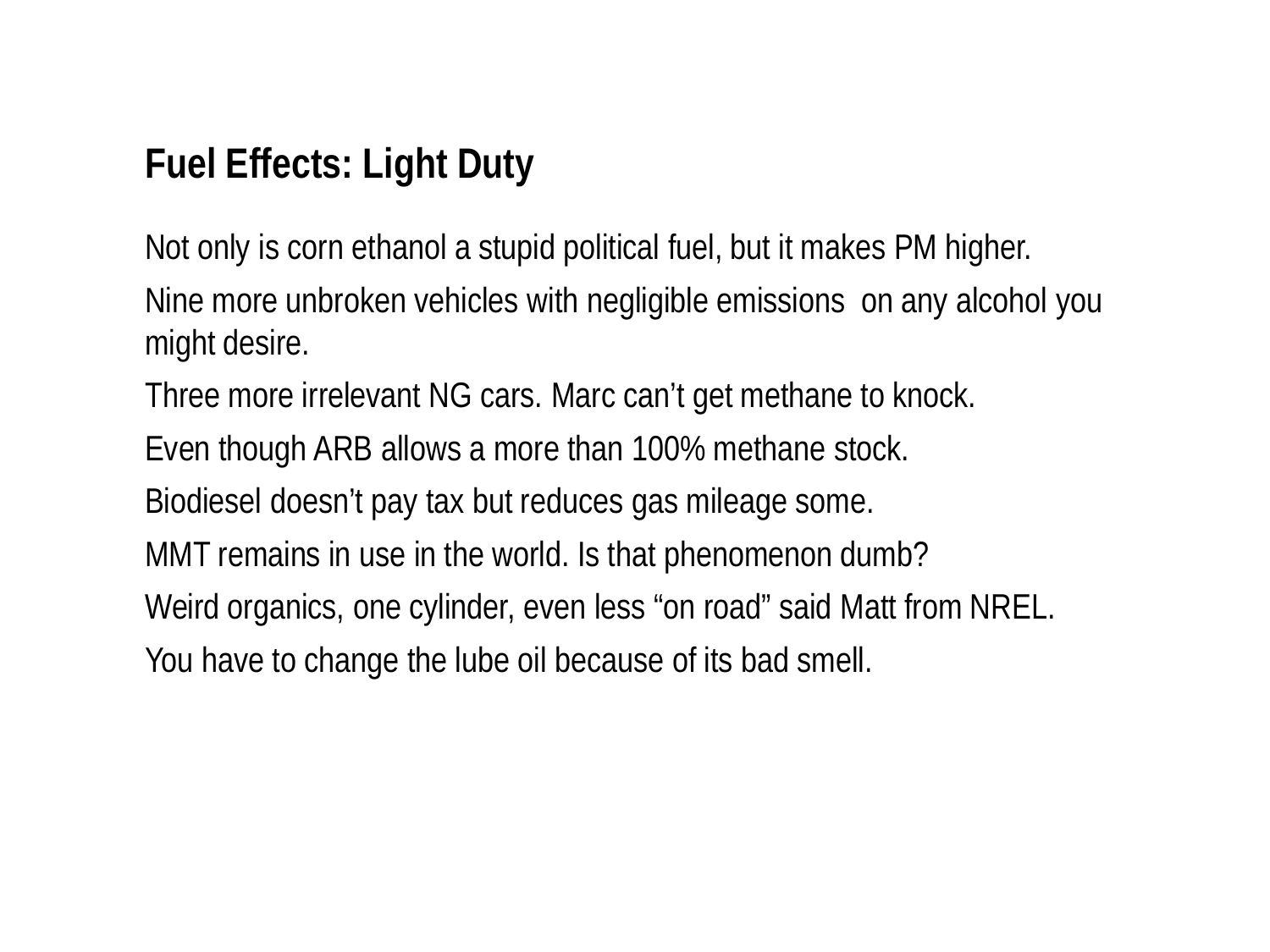# **Fuel Effects: Heavy-Duty**

"Garbage gets better mileage than QM," Chris came again to tell. Marc has a 10% methane slip and methane does not burn up well. Let us use Dr. Na's new dyno cycles to simulate hybrids on road. Kent showed us great EVs if you don't care about price, range, or heavy load. Another Marc with three engines came from W.V.U. Perhaps "cleanerburningalternativefuels" is not entirely untrue.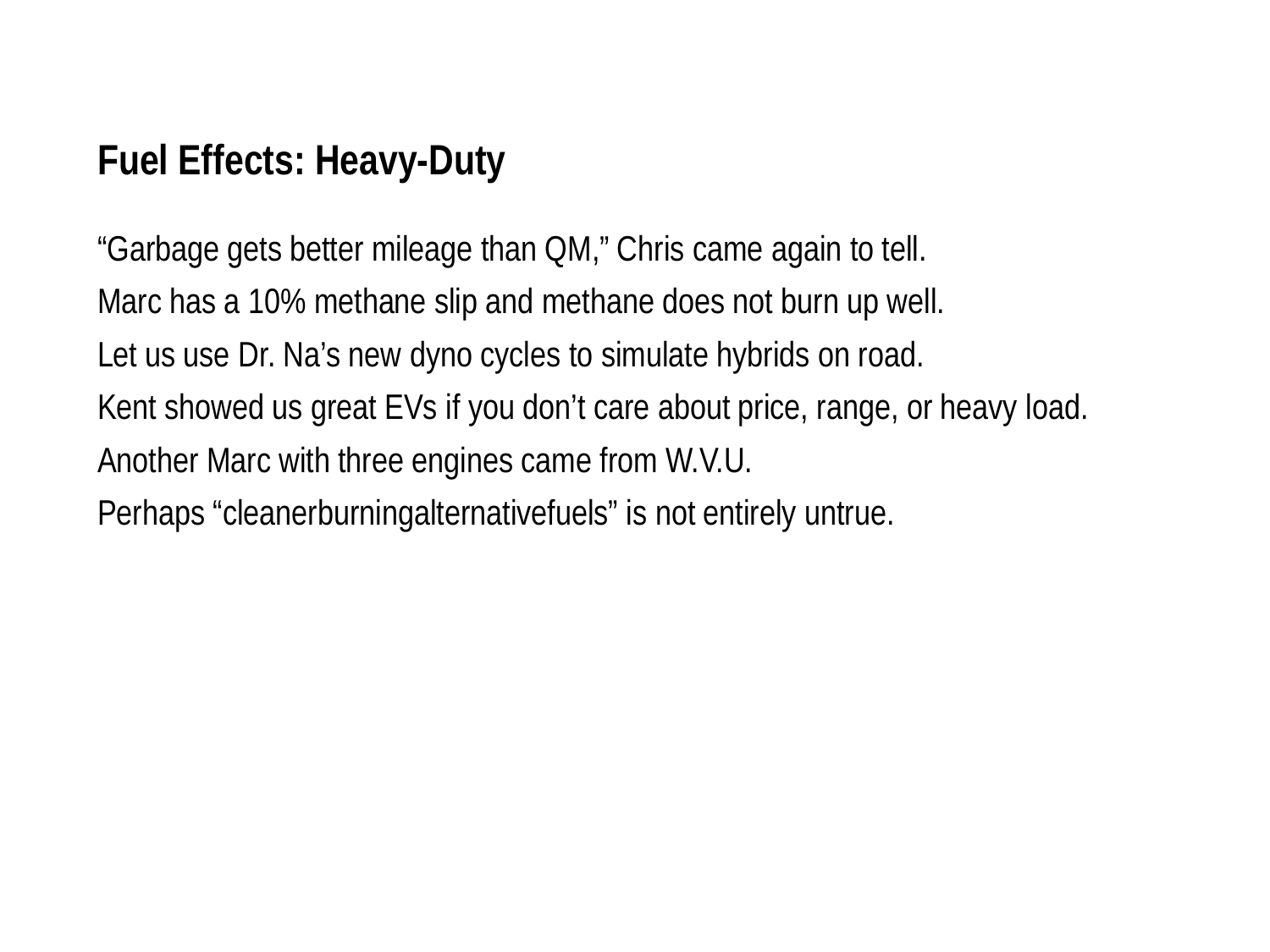## **Keynote**

Sarkar from DOE says our problems, his National Labs will solve soon In only a few decades with a suitably filled silver spoon.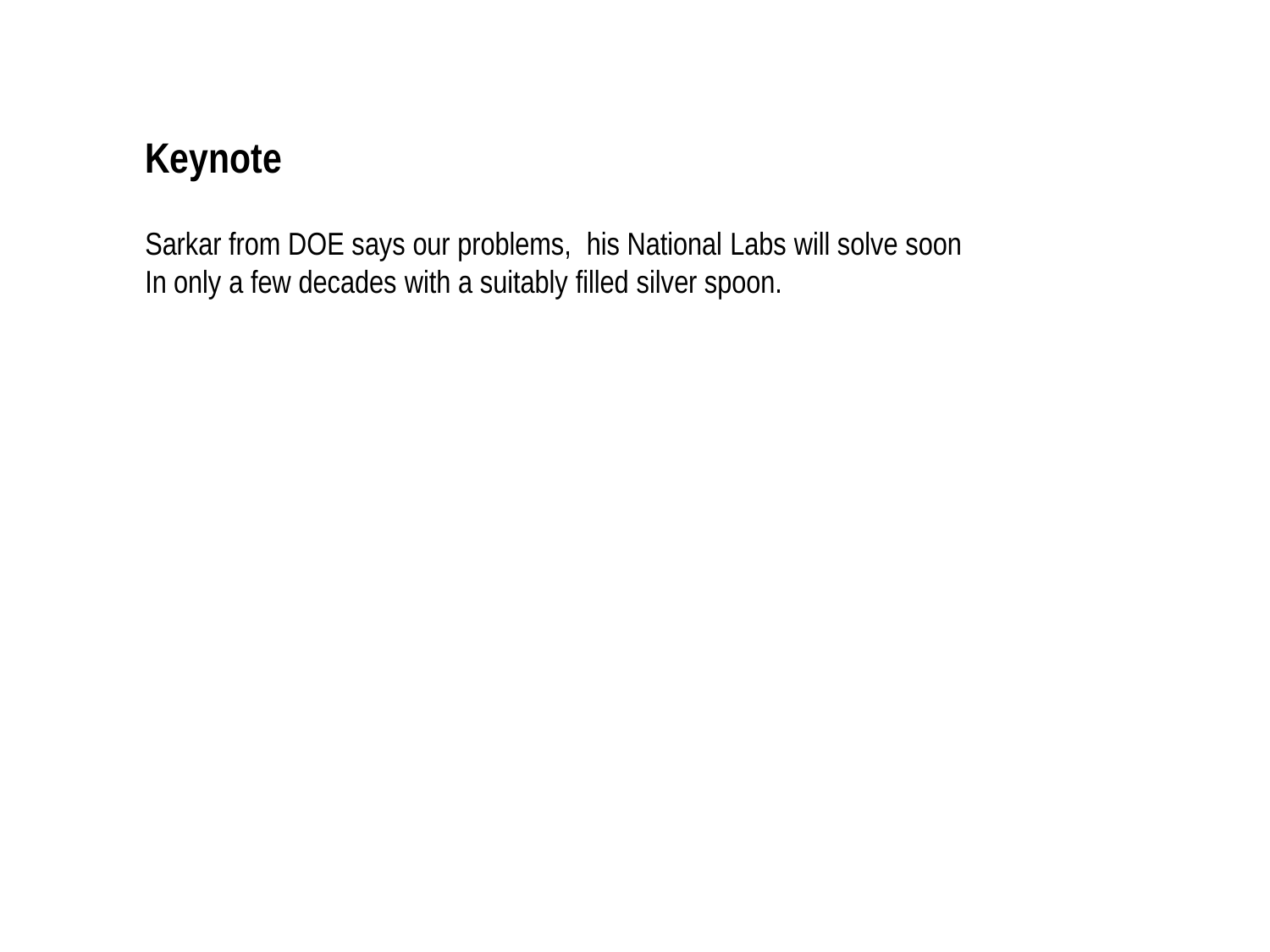# **Emission Control Measures, I/M, and OBDII**

Connie says evap cans don't work but H.E.A.T. is really great. Less ready Carl missed his OBD talk because he was Carl Fulper the late. Todd is helping California to dream of trucks decarbonizing this state. David's 600% warrantee claim rate on NG HDDV Does not look really great to me. Sharon shows successful retrofits, but they are not free.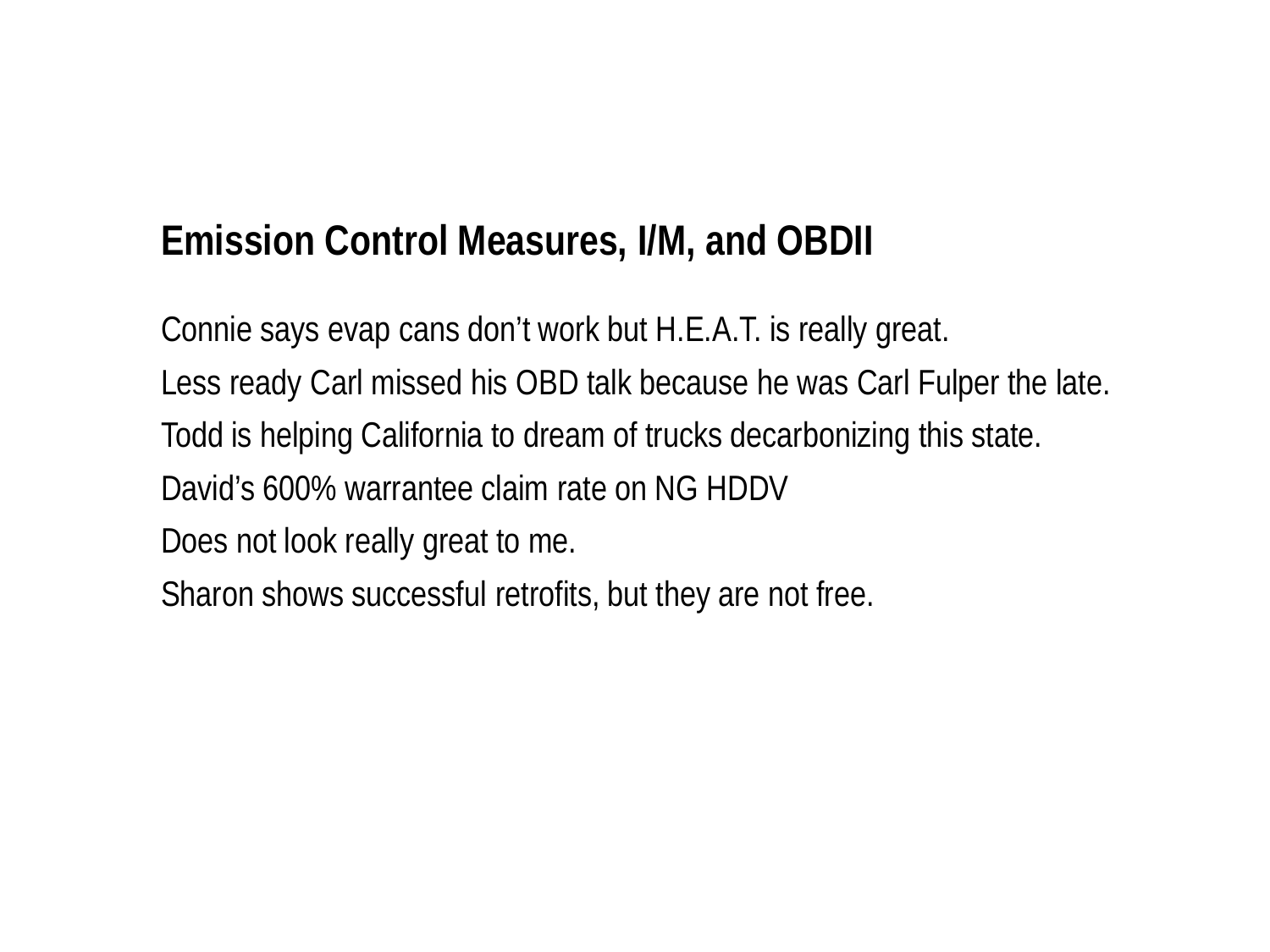#### **Expert Panel Discussion**

David, David, and Nigel; designated Monsters three. PM and PN, NO and NOx and always GHG.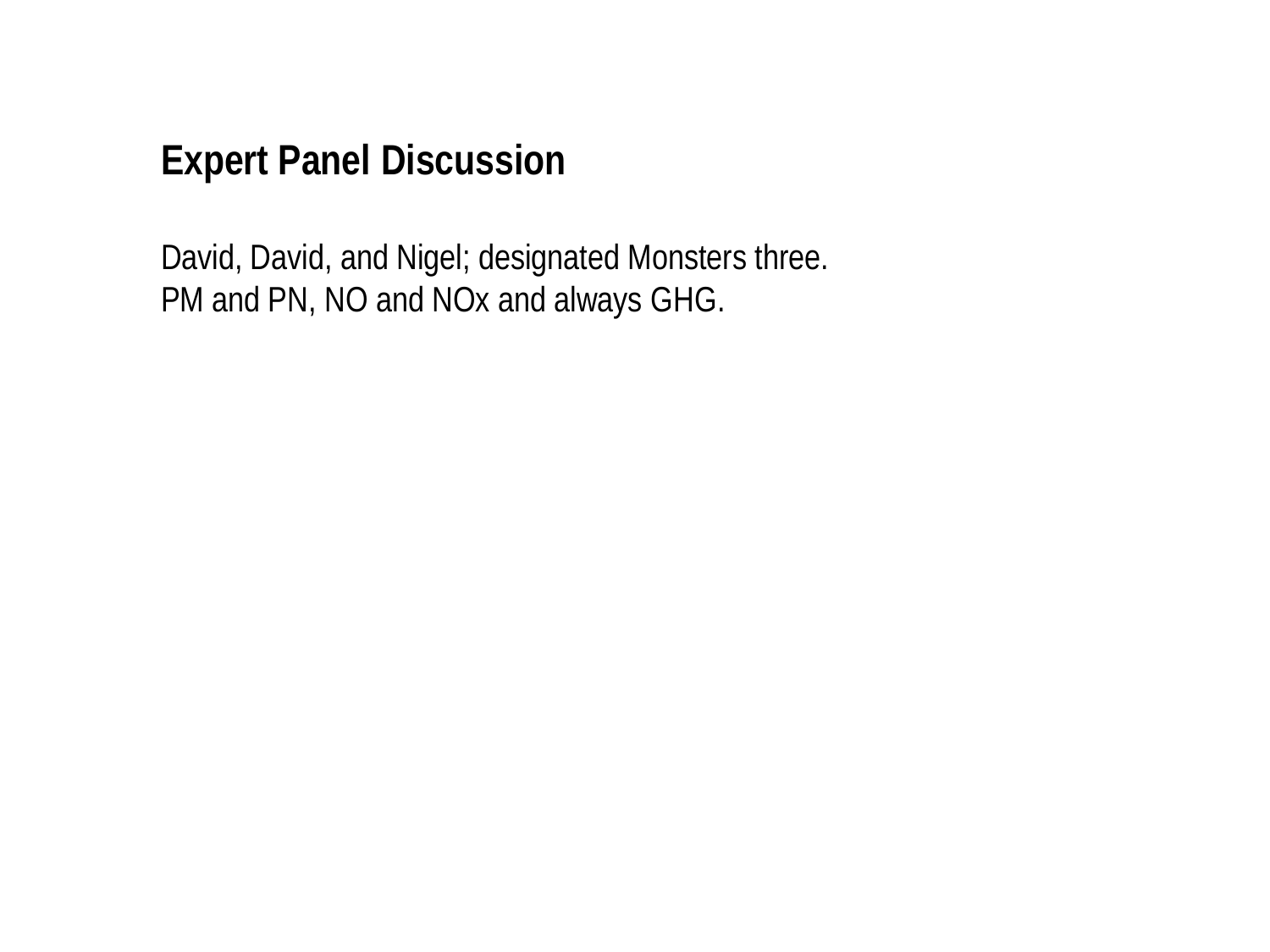#### **Emission Rates and Inventory**

Sevenfold excess NOx in Francisco's "taylored" cycles for Euro 6 LNT is worse, as Peter showed too, for the few diesels in the US mix. Warila plots the prettiest percentiles in purple and in pink. While Alan for HKEPD models PEMS results link by link. More than 15 minutes Marc, "Regens matter and high T." "Only 230 cycles model Texas well", said Josias Z. Kathleen showed PM improved. NOx we hope comes soon. How CERTain is certification? "Not really" says Dr. Yoon. MOBILE, MOVES, EMFAC? Modelers all sing the same tune.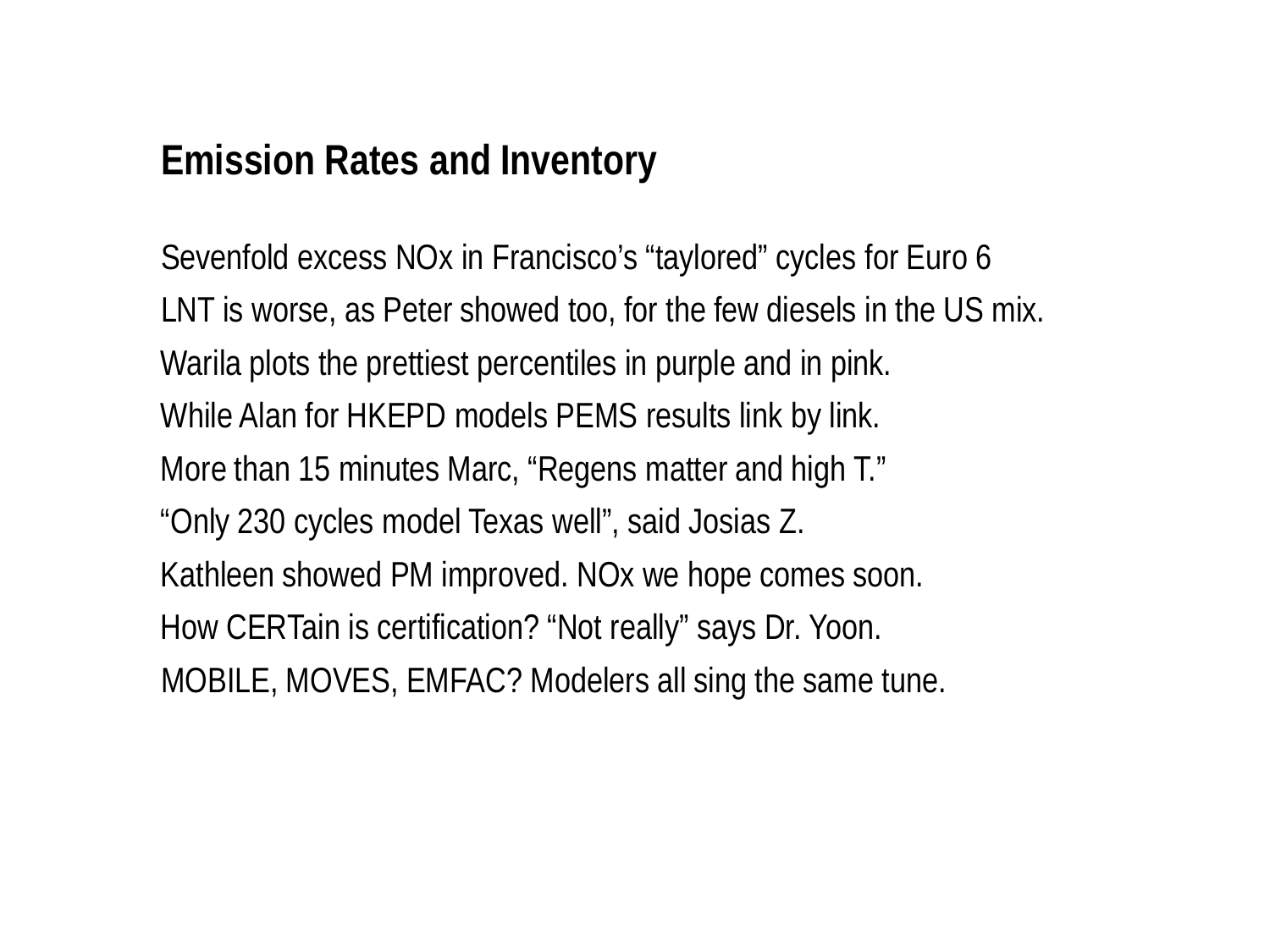## **Fuel Efficiency**

Nigel has more hair than me.

Serves on a committee for NRC.

Better fuel economy is not free.

David's got a hybrid bus. Its paint is pretty blue.

As long as you get subsidies that's what you should buy new.

Twenty minutes Arvind maps today to predict tomorrow.

Pukei Un, cars in Macao are getting larger to her sorrow.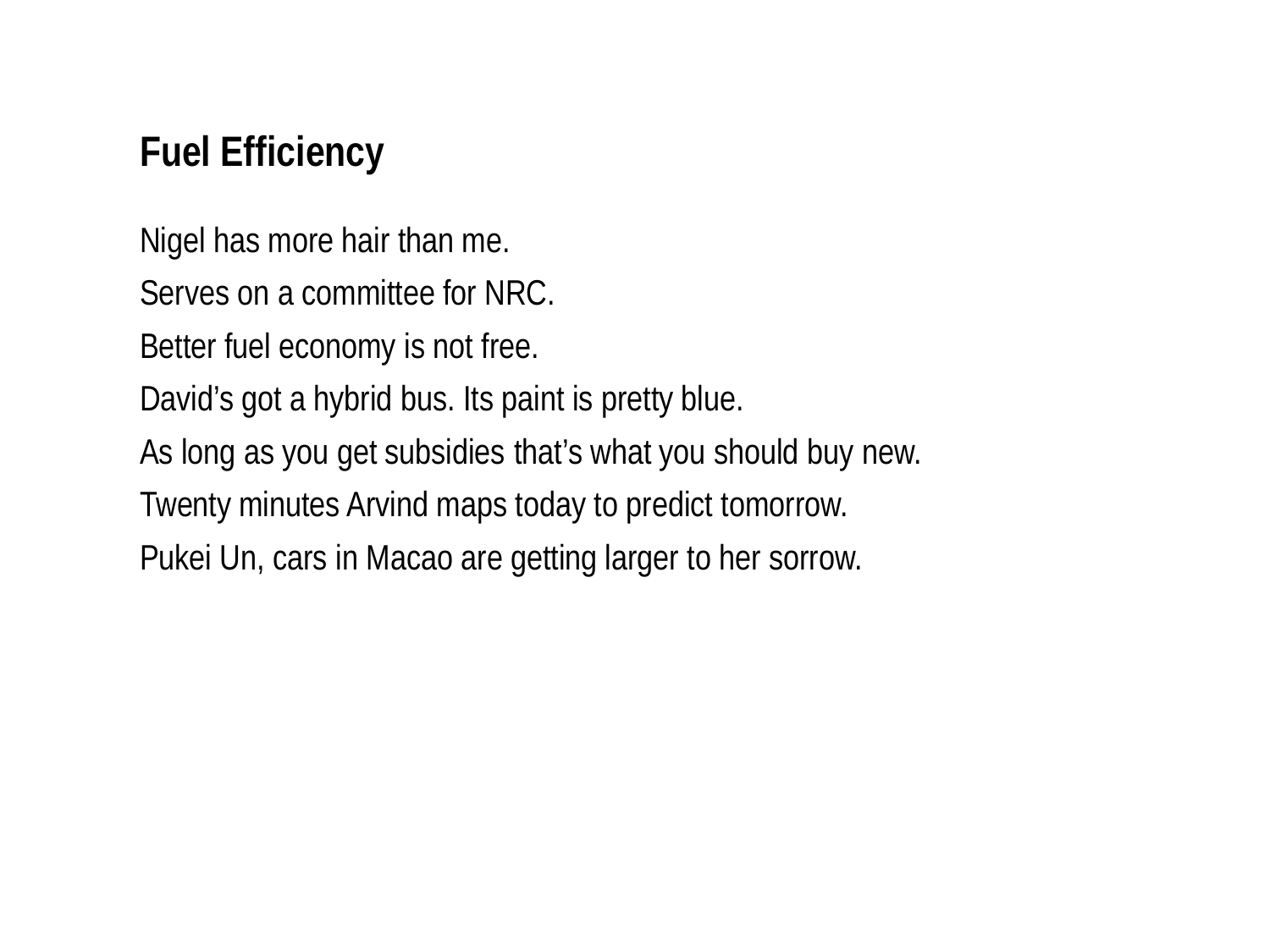#### **Vehicle Emission Measurement: In-Field**

Carder says I should call him hot,

But only if he gets a red spot.

Theodoros develops RDEs. Politicians decide how to use them.

Now attacking diesels, Pucher developed gasoline I/M.

His PEM doesn't measure exhaust flow. Congratulations from me.

Tom Long works at ORD.

PEMS and dyno had better agree.

They use the same technology.

As do we.

Karl our disagreeable Brit. Sales pitch for parSYNC perhaps?

Justin just in time at the end to create real world maps.